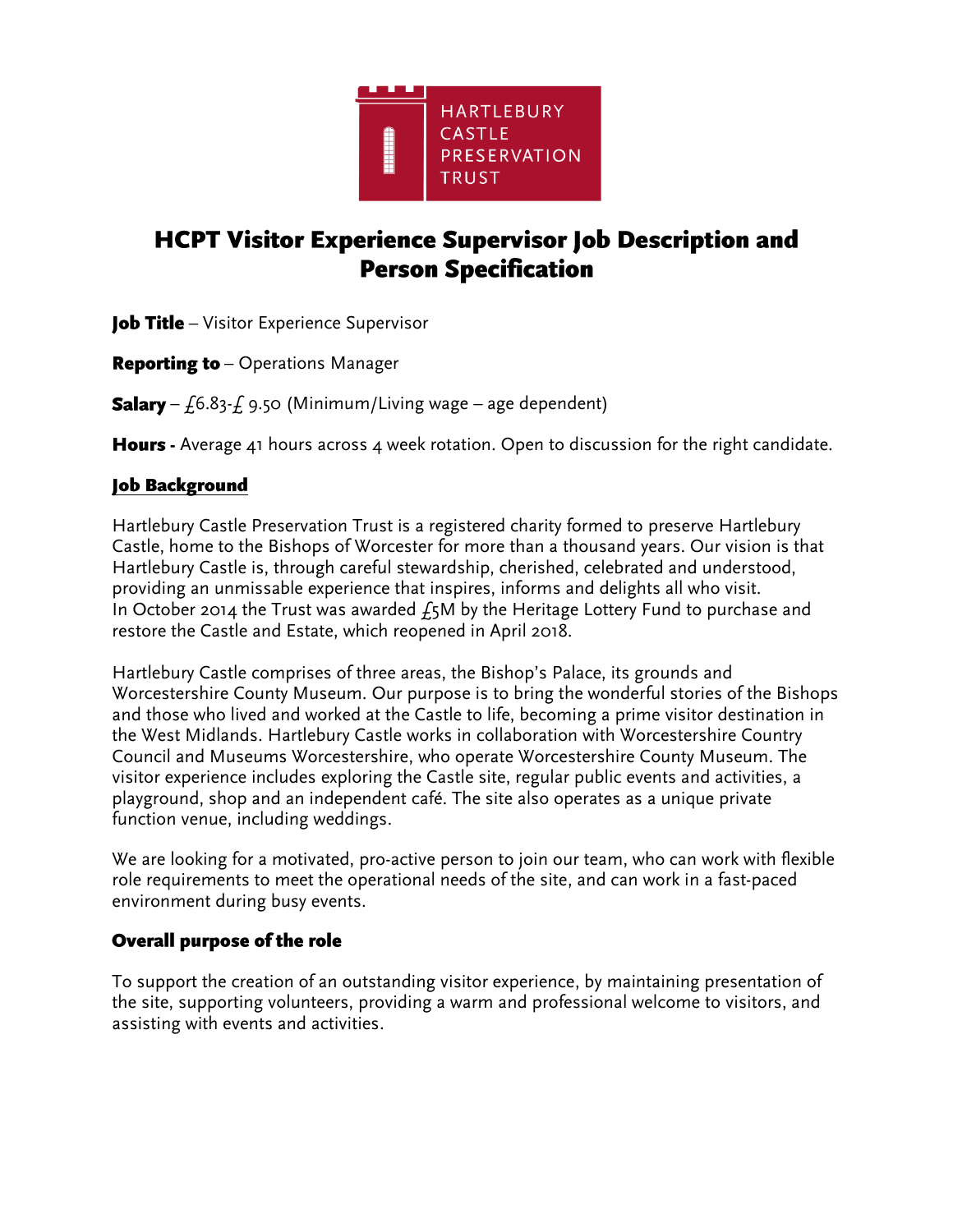## **Duties and responsibilities**

- *To undertake rostered responsibilities for the opening to the public of the Bishops Palace and Grounds, and supervising volunteers as they welcome visitors, ensuring that they have an outstanding experience and that the highest standards of customer care are consistently delivered.*
- *To maintain the overall presentation of the Bishops Palace and Grounds including routine end of day cleaning and regular deep cleans.*
- *To supervise the volunteer workforce, with guidance from the Operations Manager, ensuring administration is completed efficiently, shifts are filled and volunteers are valued and supported*
- *Where volunteers are unavailable assume the volunteer role, welcoming visitors in a warm and friendly manner.*
- *To assist with the delivery of the site wide events programme, both public and private.*
- *To assist the Operations Manager with group and school visits as required.*
- *To maintain a professional and business-like appearance in keeping with this customer*  facing role and communicate in a warm, welcoming and approachable manner
- *To maintain continuous line of communication with job counterparts and Operations Manager to ensure smooth operation of site.*
- *To liaise and work with Museums Worcestershire, and other external partners and contractors in a professional and friendly manner.*
- *To support HCPT's fundraising objectives by ensuring visitors are aware of the opportunities available to support the charity's work, for example through donations or volunteering.*
- • *To collect feedback for the Marketing team on occasion, in order for HCPT to continuously improve the visitor experience.*
- *To ensure that the Trust's security and collections care protocols are observed by visitors and volunteers.*
- *To undertake regular security, safety and operational checks as directed by the Operations Manager.*
- *Due to the nature of the business, flexible working is required and there may be other necessary duties.*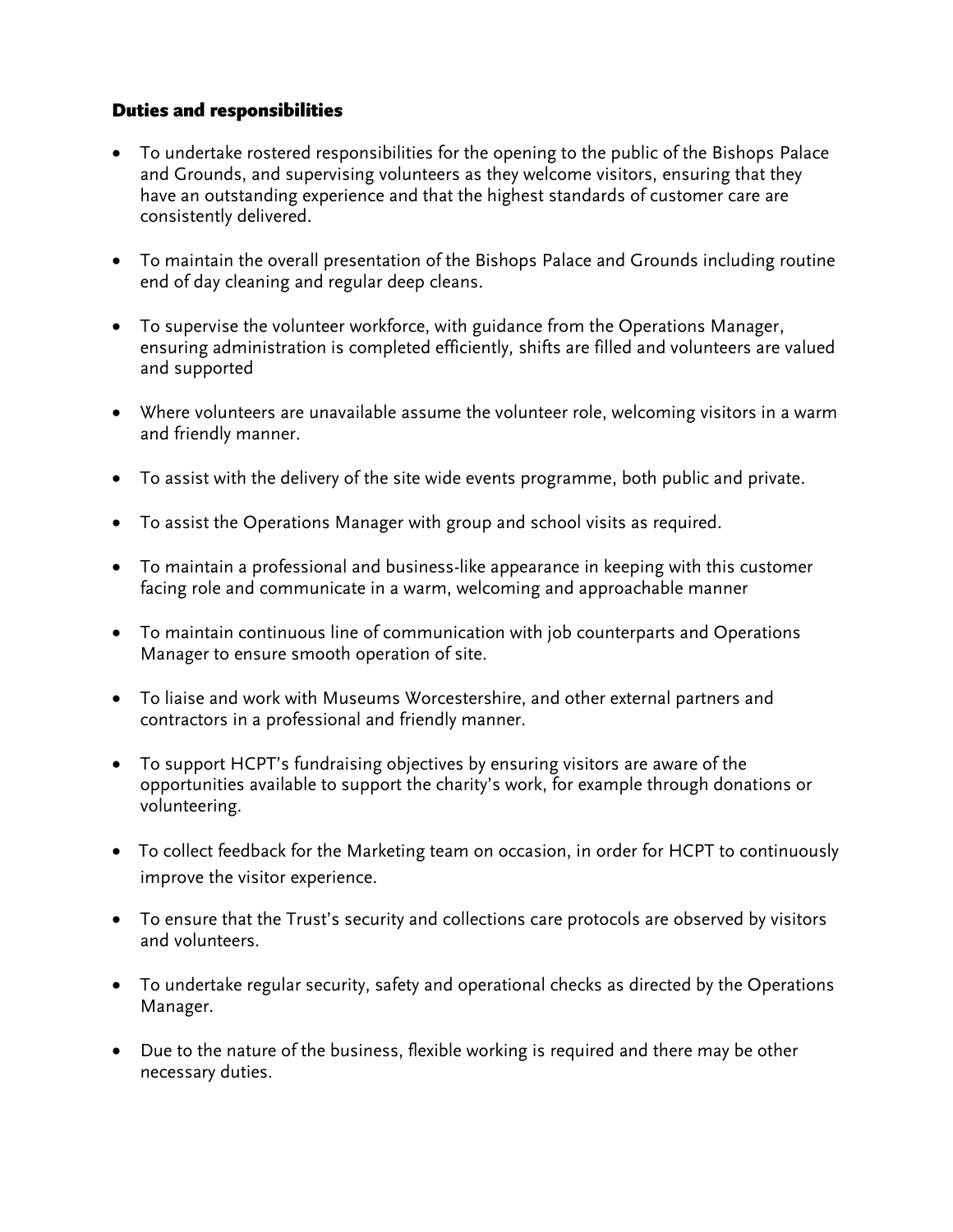- *Manual handling and movement around all areas of the 26acre site are involved in the role, so a degree of physical fitness is required.*
- *To be an ambassador for Hartlebury Castle Preservation Trust, ensuring that visitors have a clear understanding of the vision and values of the charity*

## **Key Relationships**

- Internal other staff (both paid and voluntary), across HCPT and Museums *Worcestershire, HCPT Trustees*
- *External – to include visitors, event organisers, artists, performers, designers, Ecologists, Heritage professionals, writers, researchers, teachers, university professionals, suppliers and contractors, venue managers, etc*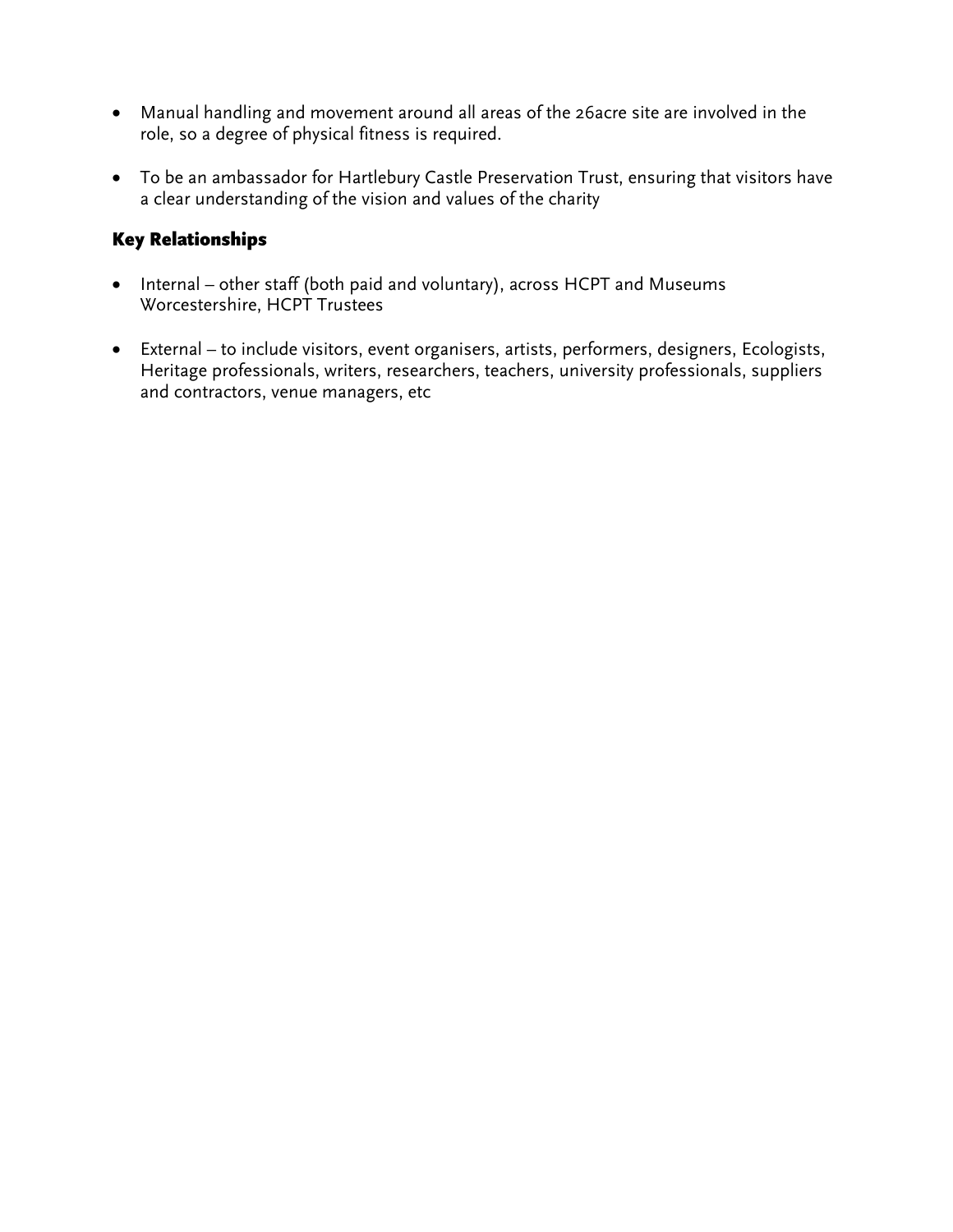## **PERSON SPECIFICATION**

|                              | <b>Essential</b>                                                                                                                                         | <b>Desirable</b>                                                                                                                       |
|------------------------------|----------------------------------------------------------------------------------------------------------------------------------------------------------|----------------------------------------------------------------------------------------------------------------------------------------|
| <b>Experience</b>            | Experience of delivering high quality<br>customer/visitor service in a fast-paced<br>public facing environment.                                          | Experience of working in<br>a heritage site or visitor<br>attraction.                                                                  |
|                              | Experience of working with/alongside<br>volunteers.                                                                                                      | Experience of engaging<br>positively with<br>customers/visitors to<br>develop loyalty and<br>promote and sell<br>products and services |
|                              | Experience of communicating people<br>from a variety of ages and backgrounds.                                                                            |                                                                                                                                        |
|                              | Experience of working as part of a team,<br>either in work or a voluntary setting.                                                                       |                                                                                                                                        |
| Skills &<br>knowledge        | Excellent organisational skills with the<br>ability to multitask and prioritise a<br>varied workload without regular<br>supervision                      |                                                                                                                                        |
|                              | • Ability to solve problems quickly and<br>sensitively using own initiative.                                                                             |                                                                                                                                        |
|                              | Excellent written and verbal<br>communication skills                                                                                                     |                                                                                                                                        |
|                              | Computer literate with knowledge of<br>Windows-based applications such as<br>word-processing, database,<br>spreadsheets, Internet, email<br>applications |                                                                                                                                        |
| <b>Personal</b><br>qualities | • You will have a warm, welcoming and<br>approachable manner                                                                                             | • An interest in history and<br>historic houses                                                                                        |
|                              | • Ability to stay calm and polite under<br>pressure and maintain a positive<br>attitude                                                                  |                                                                                                                                        |
|                              | • Excellent personal presentation<br>standards consistent with this<br>customer facing role                                                              |                                                                                                                                        |
|                              | • You will have a proactive, can-do<br>attitude                                                                                                          |                                                                                                                                        |